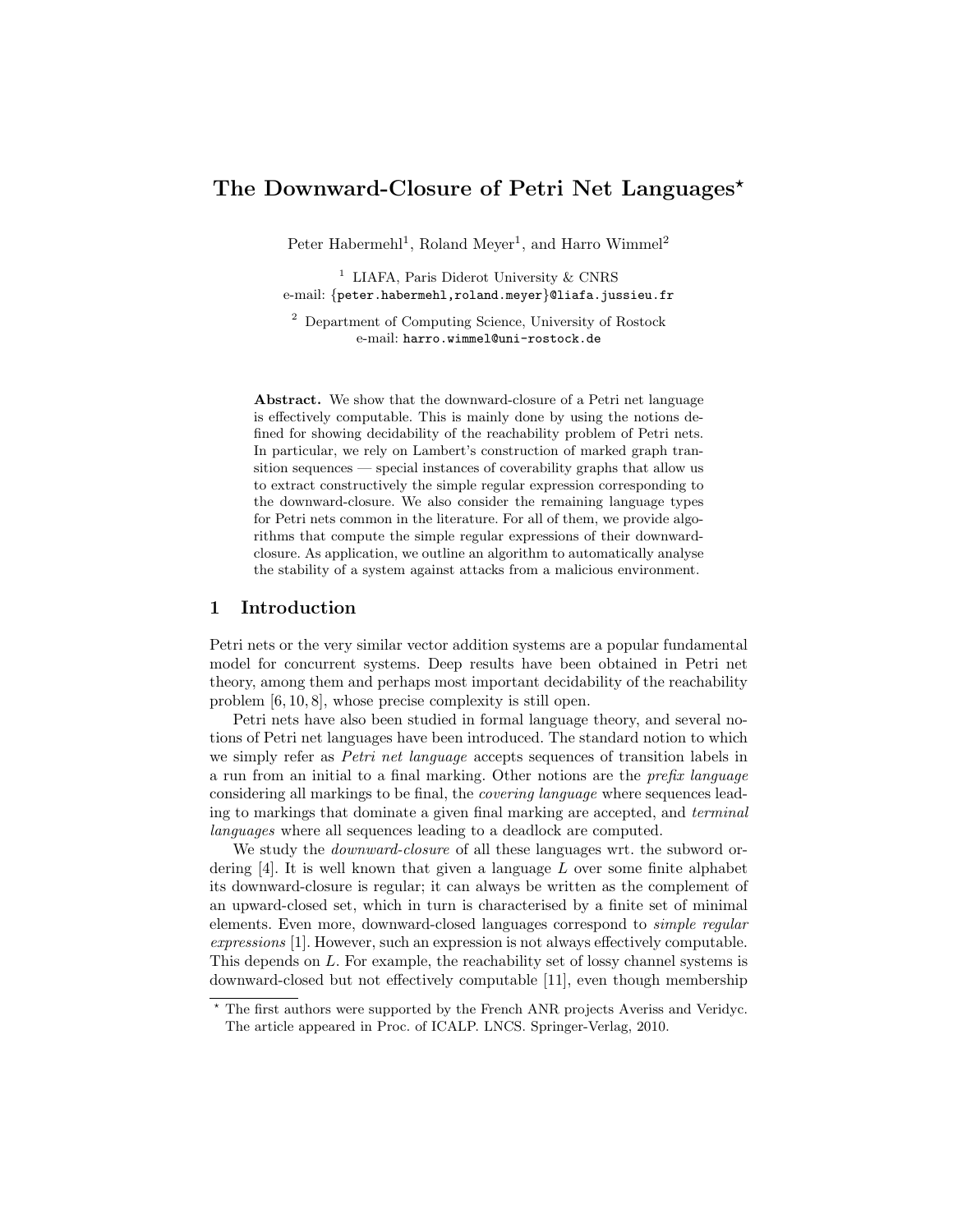in the set is decidable. On the contrary, for pushdown-automata the problem has been solved positively by Courcelle [2].

We show as our main result that the downward-closure of Petri net languages is effectively computable. This is done by a careful inspection of the proof of decidability of the reachability problem due to Lambert [8]. From his so-called perfect marked graph transition sequences (MGTS) we directly extract the simple regular expression corresponding to the downward-closure of the language. Key to this is an iteration argument that employs Lambert's pumping lemma for Petri nets and the particular structure of MGTS in a non-trivial way.

We also establish computability of the downward-closure for the remaining language types. For terminal languages we rely on the previous result, whereas for covering and prefix languages we directly construct the expressions from the coverability tree of the Petri net.

To be able to compute the downward-closure of a language is important for several reasons. For example, it is precisely what an environment observes from a language in an asynchronous interaction. A component which periodically observes the actions (or alternatively states) of another process will see exactly the downward-closure of the language of actions the partner issues. Another application of the downward-closure of a language is the use as a regular overapproximation of the system behaviour, allowing for safe inclusion checks between a Petri net language and all types of languages for which inclusion of a regular language (or even only simple regular expressions) is decidable.

We apply our results to automatically analyse the stability of a system against attacks. Consider a malicious environment that tries to force the system into an undesirable state. Then the downward-closure of the environment's language provides information about the intrusions the system can tolerate.

The paper is organised as follows. In Section 2, we provide preliminary definitions concerning Petri nets, languages, and downward-closed sets. In Section 3, we state our main result. The downward-closure of Petri net languages is effectively computable. In Section 4, we investigate the other language types. In Section 5 we illustrate an application of our result before concluding in Section 6.

# 2 Petri nets and their languages

Petri nets generalise finite automata by distributed states and explicite synchronisation of transitions. A *Petri net* is a triple  $(P, T, F)$  with finite and disjoint sets of places P and transitions T. The flow function  $F : (P \times T) \cup (T \times P) \rightarrow \mathbb{N}$ determines the mutual influence of places and transitions.

States of Petri nets, typically called *markings*, are functions  $M \in \mathbb{N}^P$  that assign a natural number to each place. We say that a place  $p$  has  $k$  tokens under M if  $M(p) = k$ . A marking M enables a transition t, denoted by  $M(t)$ , if the places carry at least the number of tokens required by F, i.e.,  $M(p) \geq F(p, t)$  for all  $p \in P$ . A transition t that is enabled in M may be fired and yields marking M' with  $M'(p) = M(p) - F(p, t) + F(t, p)$  for all  $p \in P$ . The firing relation is extended inductively to transition sequences  $\sigma \in T^*$ .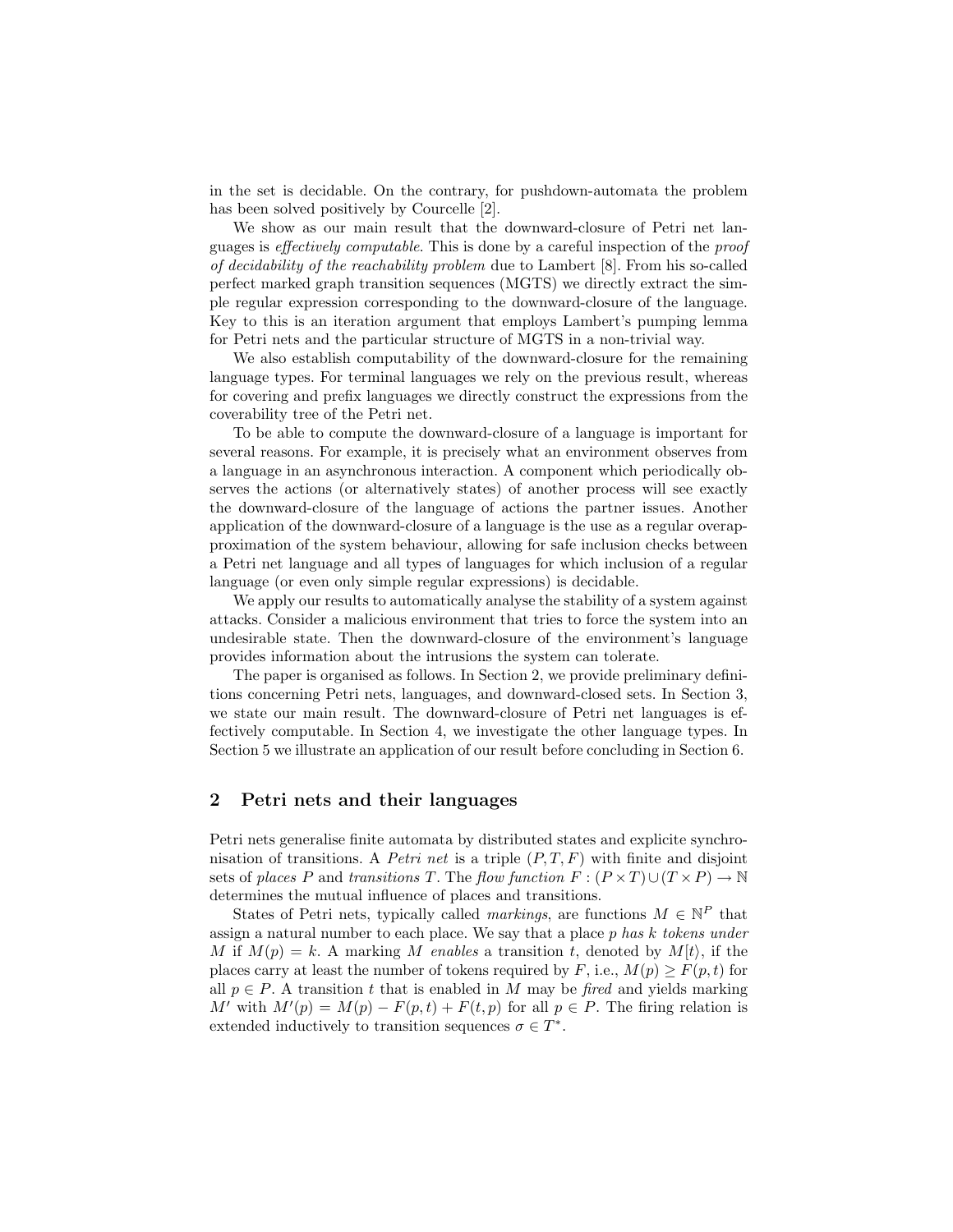Let symbol  $\omega$  represent an unbounded number and abbreviate  $\mathbb{N} \cup {\omega}$  by  $\mathbb{N}_{\omega}$ . The usual order  $\leq$  on natural numbers extends to  $\mathbb{N}_{\omega}$  by defining  $n \leq \omega$  for all  $n \in \mathbb{N}$ . Similar to markings,  $\omega$ -markings are functions in  $\mathbb{N}_{\omega}^P$ . The ordering  $\preceq_\omega \subseteq \mathbb{N}^P_\omega \times \mathbb{N}^P_\omega$  defines the precision of  $\omega$ -markings. We have  $M \preceq_\omega M'$  if  $M(p) = M'(p)$  or  $M'(p) = \omega$ .

To adapt the firing rule to  $\omega$ -markings, we define  $\omega - n := \omega =: \omega + n$  for any  $n \in \mathbb{N}$ . The relation defined above can now be applied to  $\omega$ -markings, and firing a transition will never increase or decrease the number of tokens for a place p with  $M(p) = \omega$ . An  $\omega$ -marking M' is reachable from an  $\omega$ -marking M in a net  $N$  if there is a firing sequence leading from  $M$  to  $M'$ . We denote the set of  $\omega$ -markings reachable from M by  $\mathcal{R}(M)$ .

**Definition 1.** The reachability problem  $\mathbb{RP}$  is the set

 $\mathbf{RP} := \{ (N, M, M') \mid N = (P, T, F), M, M' \in \mathbb{N}_{\omega}^P, \text{ and } M' \in \mathcal{R}(M) \}.$ 

The reachability problem RP is known to be decidable. This was first proved by Mayr [9, 10] with an alternative proof by Kosaraju [6]. In the '90s, Lambert [8] presented another proof, which can also be found in [13].

To deal with reachability, reachability graphs and coverability graphs were introduced in [5]. Consider  $N = (P, T, F)$  with an  $\omega$ -marking  $M_0 \in \mathbb{N}_{\omega}^P$ . The reachability graph R of  $(N, M_0)$  is the edge-labelled graph  $R = (\mathcal{R}(M_0), E, T)$ , where a t-labelled edge  $e = (M_1, t, M_2)$  is in E whenever  $M_1[t\rangle M_2$ .

A coverability graph  $C = (V, E, T)$  of  $(N, M_0)$  is defined inductively. First,  $M_0$ is in V. Then, if  $M_1 \in V$  and  $M_1[t\rangle M_2$ , check for every M on a path from  $M_0$  to  $M_1$  if  $M \leq M_2$ . If the latter holds, change  $M_2(s)$  to  $\omega$  whenever  $M_2(s) > M(s)$ . Add, if not yet contained, the modified  $M_2$  to V and  $(M_1, t, M_2)$  to E. The procedure is repeated, until no more nodes and edges can be added.

Reachability graphs are usually infinite, whereas coverability graphs are always finite. But due to the inexact  $\omega$ -markings, coverability graphs do not allow for deciding reachability. However, the concept is still valuable in dealing with reachability, as it allows for a partial solution to the problem. A marking M is not reachable if there is no M' with  $M' \geq M$  in the coverability graph. For a complete solution of the reachability problem, coverability graphs need to be extended as discussed in Section 3.

Our main contributions are procedures to compute representations of Petri net languages. Different language types have been proposed in the literature that we shall briefly recall in the following definition [12].

**Definition 2.** Consider a Petri net  $N = (P, T, F)$  with initial and final markings  $M_0, M_f \in \mathbb{N}^P$ ,  $\Sigma$  a finite alphabet, and  $h \in (\Sigma \cup \{\epsilon\})^T$  a labelling that is extended homomorphically to  $T^*$ . The language of N accepts firing sequences to the final marking:

 $\mathcal{L}_h(N, M_0, M_f) := \{h(\sigma) \mid M_0[\sigma\rangle M_f \text{ for some } \sigma \in T^*\}.$ 

We write  $\mathcal{L}(N, M_0, M_f)$  if h is the identity. The prefix language of the net accepts all transition sequences:

 $\mathcal{P}_h(N,M_0) := \{ h(\sigma) \mid M_0[\sigma\rangle M \text{ for some } \sigma \in T^* \text{ and } M \in \mathbb{N}^P \}.$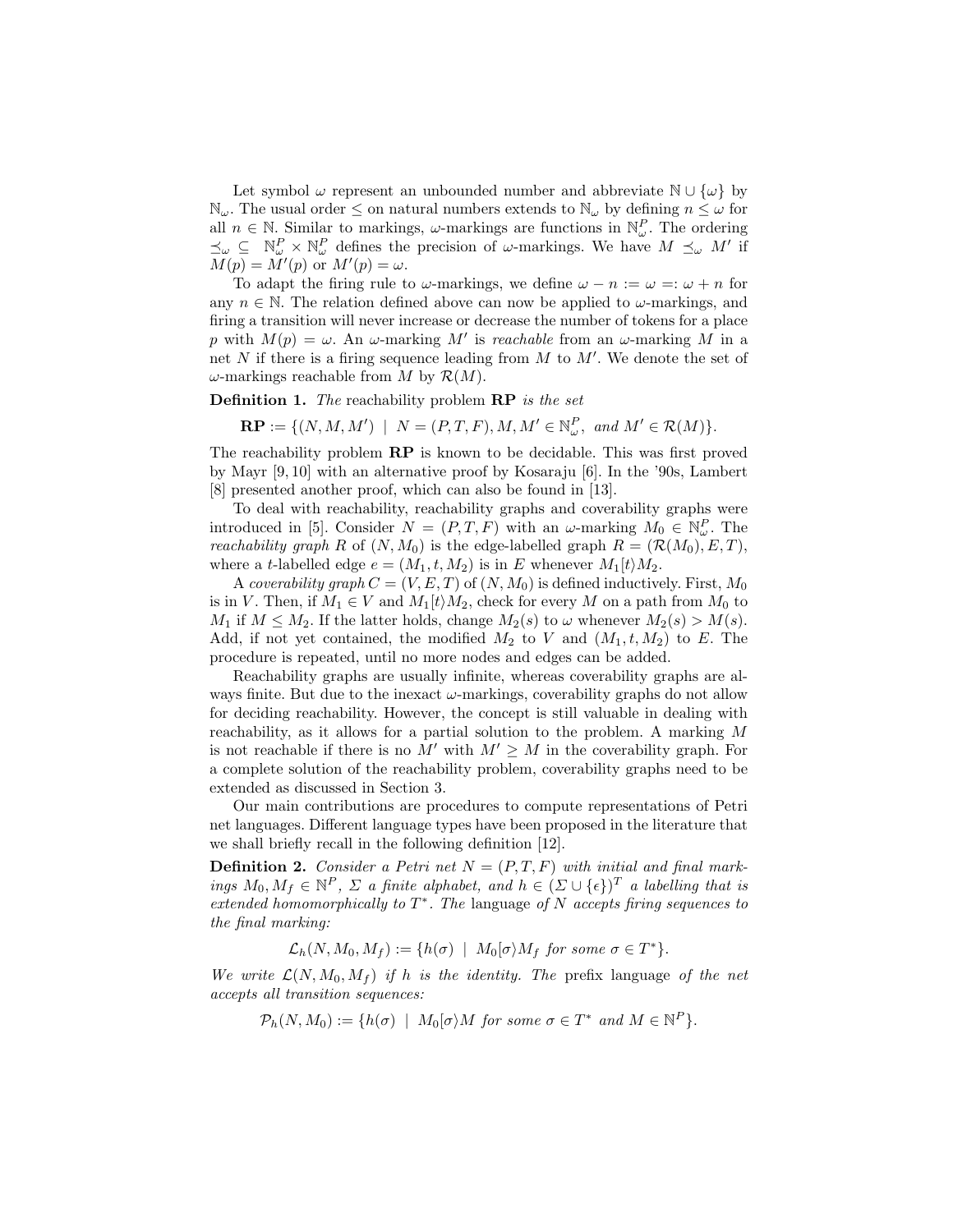The terminal language of the Petri net accepts runs to deadlock markings, i.e., markings where no transition is enabled:

 $\mathcal{T}_h(N,M_0) := \{ h(\sigma) \mid M_0[\sigma \rangle M \text{ with } \sigma \in T^*, M \in \mathbb{N}^P, \text{ and } M \text{ is a deadlock} \}.$ 

The covering language requires domination of the final marking:

$$
\mathcal{C}_h(N, M_0, M_f) := \{ h(\sigma) \mid M_0[\sigma)M \ge M_f \text{ for some } \sigma \in T^* \text{ and } M \in \mathbb{N}^P \}.
$$

Note that the prefix language  $\mathcal{P}_h(N, M_0)$  is the covering language of the marking that assigns zero to all places,  $\mathcal{P}_h(N, M_0) = \mathcal{C}_h(N, M_0, \mathbf{0}).$ 

We are interested in the downward-closure of the above languages wrt. the subword ordering  $\leq \subseteq \Sigma^* \times \Sigma^*$ . The relation  $a_1 \dots a_m \leq b_1 \dots b_n$  requires word  $a_1 \ldots a_m$  to be embedded in  $b_1 \ldots b_n$ , i.e., there are indices  $i_1, \ldots, i_m \in \{1, \ldots, n\}$ with  $i_1 < \ldots < i_m$  so that  $a_j = b_{i_j}$  for all  $j \in \{1, \ldots, m\}$ . Given a language L, its downward-closure is  $L \downarrow := \{w \mid w \preceq v \text{ for some } v \in L\}.$  A downwardclosed language is a language L such that  $L \downarrow = L$ . Every downward-closed language is regular since it is the complement of an upward-closed set which can be represented by a finite number of minimal elements with respect to  $\preceq$ . This follows from the fact that the subword relation is a well-quasi-ordering on words [4]. More precisely, every downward-closed set can be written as a simple regular expression over  $\Sigma$  (see [1]): We call an atomic expression any regular expression e of the form  $(a + \epsilon)$  where  $a \in \Sigma$ , or of the form  $(a_1 + \cdots + a_m)^*$ where  $a_1, \ldots, a_m \in \Sigma$ . A product p is either the empty word  $\epsilon$  or a finite sequence  $e_1e_2 \ldots e_n$  of atomic expressions. A simple regular expression is then either  $\emptyset$  or a finite union  $p_1 + \cdots + p_k$  of products.

## 3 Downward-closure of Petri net languages

Fix a Petri net  $N = (P, T, F)$  with initial and final markings  $M_0, M_f \in \mathbb{N}^P$  and labelling  $h \in (\Sigma \cup \{\epsilon\})^T$ . We establish the following main result.

**Theorem 1.**  $\mathcal{L}_h(N, M_0, M_f)$  *is computable as* ( $\clubsuit$ *) below.* 

Recall that any downward-closed language is representable by a simple regular expression [1]. We show that in case of Petri net languages these expressions can be computed effectively. In fact, they turn out to be rather natural; they correspond to the transition sets in the precovering graphs of the net. To see this, we shall need some insight into the decidability proof for reachability in Petri nets. We follow here essentially the presentation given in [14] for solving the infinity problem of intermediate states in Petri nets.

### 3.1 A look at the decidability of RP

We present here some main ideas behind the proof of decidability of  $\mathbb{RP}$  according to Lambert  $[8, 13]$ . The proof is based on marked graph transition sequences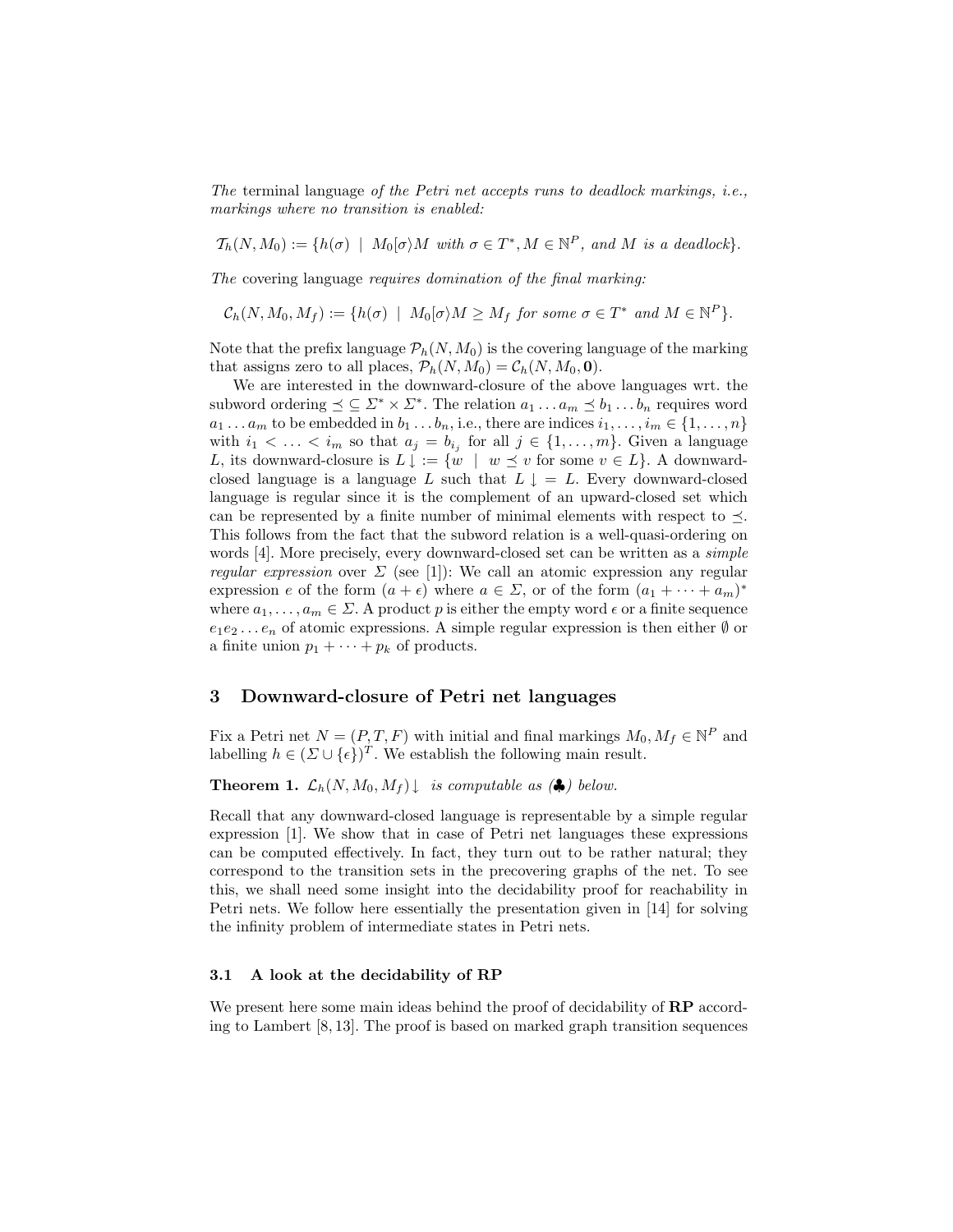(MGTS), which are sequences of special instances of coverability graphs  $C_i$  alternating with transitions  $t_j$  of the form  $G = C_1.t_1.C_2 \ldots t_{n-1}.C_n$ . These special instances of coverability graphs are called precovering graphs in [8] and have additional structure from which we shall only use strong connectedness. Each precovering graph  $C_i$  is augmented by two additional  $\omega$ -markings, the *input*  $m_{i,in}$ and the *output*  $m_{i,out}$ . The *initial marking*  $M_i$  of  $C_i$  is less concrete than input and output,  $m_{i,in} \leq_{\omega} M_i$  and  $m_{i,out} \leq_{\omega} M_i$ . The transitions  $t_1, \ldots, t_{n-1}$  in an MGTS connect the output  $m_{i,out}$  of one precovering graph to the input  $m_{i+1,in}$ of the next, see Figure 1.



Fig. 1. A marked graph transition sequence  $C_1.t_1.C_2 \ldots t_3.C_4$ . Dots represent markings and circles represent strongly connected precovering graphs with in general more than one node. The initial marking is depicted in the center. Solid lines inside these circles are transition sequences that must be firable in the Petri net. Dotted lines show the entry to and exit from precovering graphs, which do not change the actual marking in the Petri net. Both  $m_{i,in} \preceq_{\omega} M_i$  and  $m_{i,out} \preceq_{\omega} M_i$  hold for every *i*.

A solution of an MGTS is by definition a transition sequence leading through the MGTS. In Figure 1 it begins with marking  $m_{1,in}$ , leads in cycles through the first precovering graph until marking  $m_{1,out}$  is reached, then  $t_1$  can fire to reach  $m_{2,in}$ , from which the second coverability graph is entered and so on, until the MGTS ends. Whenever the marking of some node has a finite value for some place, this value must be reached exactly by the transition sequence. If the value is  $\omega$ , there are no such conditions. The set of solutions of an MGTS G is denoted by  $\mathcal{L}(G)$  [8, page 90].

An instance  $RP = (N, M_0, M_f)$  of the reachability problem can be formulated as the problem of finding a solution for the special MGTS  $G_{RP}$  depicted in Figure 2. The node  $\omega$  (with all entries  $\omega$ ) is the only node of the coverability graph, i.e., we allow for arbitrary  $\omega$ -markings and firings of transitions between  $m_{1,in} = M_0$  and  $m_{1,out} = M_f$ , but the sequence must begin exactly at the (concrete) initial marking of the net and end at its final marking. The solutions to this MGTS are precisely the runs in the net N leading from  $M_0$  to  $M_f$ :

$$
\mathcal{L}(N, M_0, M_f) = \mathcal{L}(G_{RP}).
$$

Hence, to decide **RP** it is sufficient to solve arbitrary MGTS. Lambert defines for each MGTS a characteristic equation that is fulfilled by all its solutions. In other words, the equation is a necessary condition for solutions of the MGTS. More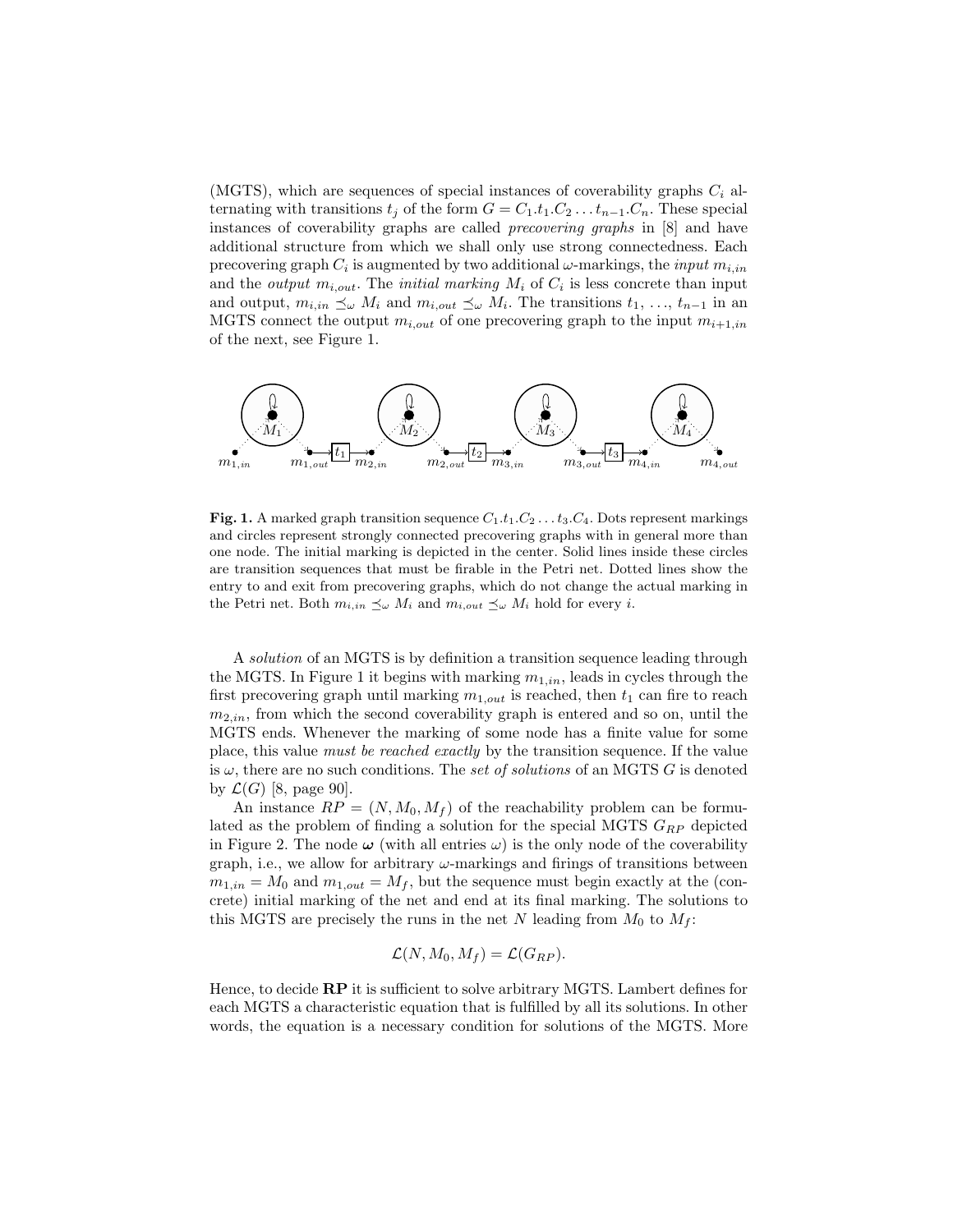

Fig. 2. MGTS representation of an instance  $(N, m_{1,in}, m_{1,out})$  of the reachability problem. The MGTS consists of one precovering graph with a single node  $\omega$  which represents the  $\omega$ -marking where all places have an unbounded number of tokens and from which every transition can fire. A solution for this MGTS is a transition sequence from  $m_{1,in}$ to  $m_{1,out}.$ 

precisely, the author derives a system of linear equations  $Ax = b$  where A and b range over integers. It encodes the firing behaviour of the precovering graphs and intermediary transitions and can become quite large. There is one variable for every marking entry  $m_{i,in}$  and  $m_{i,out}$  (including zero and  $\omega$  entries) as well as one variable for each edge in every precovering graph. Since markings must not become negative, solutions sought must be semi-positive. This (possibly empty) set of semi-positive solutions can always be computed [7].

If the characteristic equation was sufficient for the existence of solutions of an MGTS, RP would have been solved immediately. While not valid in general, Lambert provides precise conditions for when this implication holds. Generally speaking, a solution to the characteristic equation yields a solution to the MGTS if the variables for the edges and the variables for all  $\omega$ -entries of the markings are unbounded in the solution space. An MGTS with such a sufficient characteristic equation is called perfect and denoted by G. Unboundedness of the variables can be checked effectively [7].

Since not all MGTS are perfect, Lambert presents a decomposition procedure [8]. It computes from one MGTS G a new set of MGTS that are to a greater degree perfect and have the same solutions as  $G$ . This means each transition sequence leading through the original MGTS and solving it will also lead through at least one of the derived MGTS and solve it, and vice versa. The degree of perfectness is discrete and cannot be increased indefinitely. Therefore the decomposition procedure terminates and returns a finite set  $\Gamma_G$  of perfect MGTS. With the assumption that  $m_{1,in}$  and  $m_{n,out}$  are  $\omega$ -free, the corresponding decomposition theorem is simplified to the following form.

Theorem 2 (Decomposition [8, 13]). An MGTS G can be decomposed into a finite set  $\Gamma_G$  of perfect MGTS with the same solutions,  $\mathcal{L}(G) = \bigcup_{\mathbb{G} \in \Gamma_G} \mathcal{L}(\mathbb{G})$ .

When we apply the decomposition procedure to the MGTS  $G_{RP}$  for the instance  $RP = (N, m_{1,in}, m_{1,out})$  of the reachability problem (Figure 2), we obtain a set  $\Gamma_{G_{RP}}$  of perfect MGTS. For each of these perfect MGTS G we can decide whether it has solutions, i.e., whether  $\mathcal{L}(\mathbb{G}) \neq \emptyset$ . If at least one has a solution, we obtain a positive answer to the reachability problem, otherwise a negative answer. This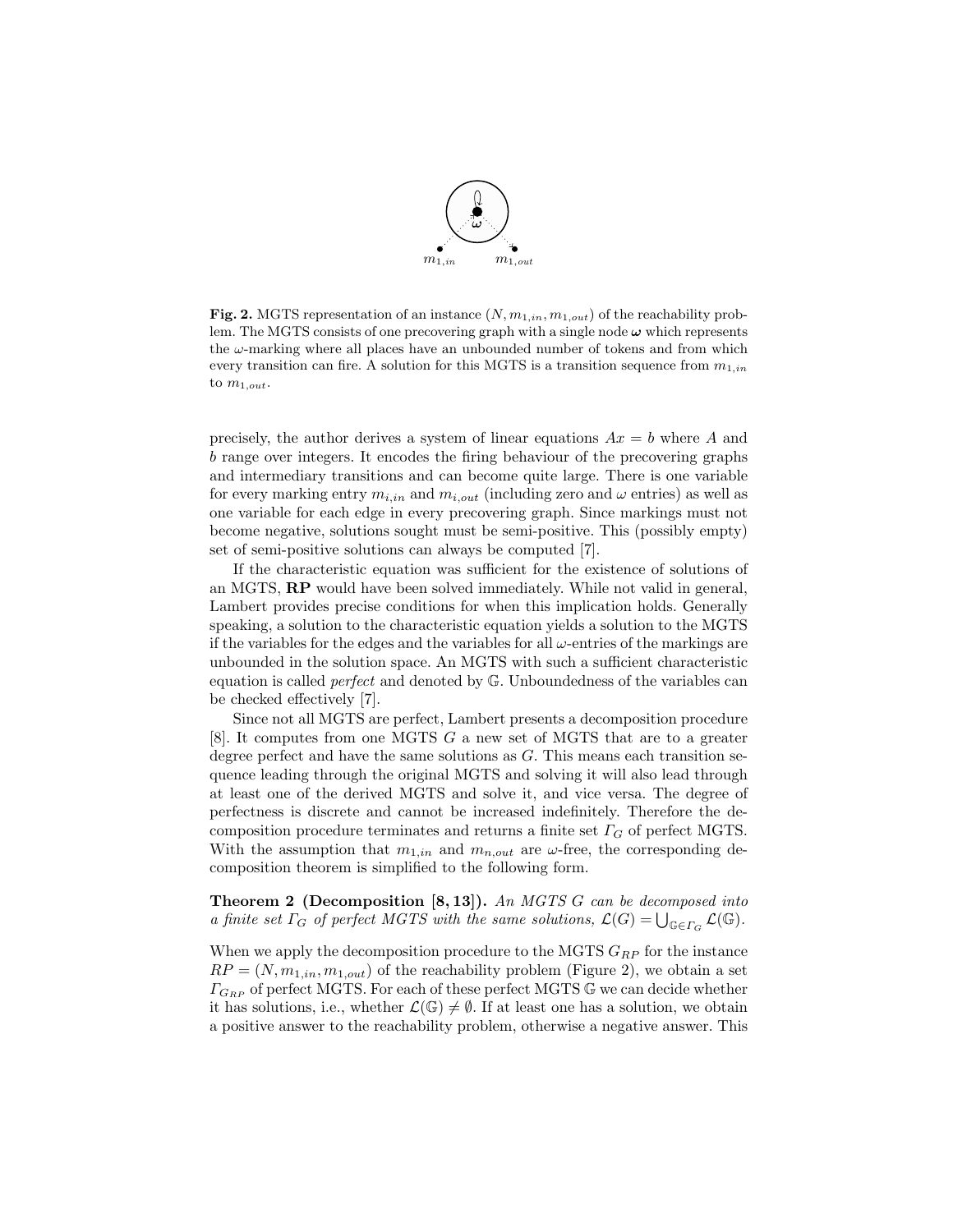means, the following algorithm decides RP:

input  $RP = (N, m_{1,in}, m_{1,out})$ create  $G_{RP}$  according to Figure 2 decompose  $G_{RP}$  into  $\Gamma_{G_{RP}}$  with G perfect for all  $\mathbb{G} \in \Gamma_{G_{RP}}$ if  $\exists \mathbb{G} \in \Gamma_{G_{RP}}$  with  $\mathcal{L}(\mathbb{G}) \neq \emptyset$  answer yes else answer no.

The reachability problem is not only decidable. If it has a solution, it is also possible to calculate a solving transition sequence. Consider a perfect MGTS  $\mathbb{G} = C_1 \cdot t_1 \cdot C_2 \cdot \cdot \cdot t_{n-1} \cdot C_n$  and let each precovering graph have the initial marking  $M_i$  (cf. Figure 1). We search for covering sequences  $u_i$  that indefinitely increase the token count on  $\omega$ -places of  $M_i$ . More precisely,  $u_i$  is a transition sequence from  $M_i$  to  $M_i$  with the following properties.

- The sequence  $u_i$  is enabled under marking  $m_{i,in}$ .
- If  $M_i(s) = \omega > m_{i,in}(s)$ , then  $u_i$  will add tokens to place s.
- If  $M_i(s) = m_{i,in}(s) \in \mathbb{N}$ , then  $u_i$  will not change the token count on place s.

In case  $M_i(s) = \omega = m_{i,in}(s)$ , no requirements are imposed. Sequence  $u_i$  is accompanied by a second transition sequence  $v_i$  with similar properties, except that the reverse of  $v_i$  must be able to fire backwards from  $m_{i,out}$ . This decreases the token count on  $\omega$ -places and lets  $v_i$  reach the output node  $m_{i,out}$  from  $M_i$ . Having such pairs of covering sequences  $((u_i, v_i))_{1 \leq i \leq n}$  available for all precovering graphs, the following theorem yields a solution to the perfect MGTS.

Theorem 3 (Lambert's Iteration Lemma [8, 13]). Consider some perfect MGTS G with at least one solution and let  $((u_i, v_i))_{1 \leq i \leq n}$  be covering sequences satisfying the above requirements. We can compute  $k_0 \in \mathbb{N}$  and transition sequences  $\beta_i, w_i$  from  $M_i$  to  $M_i$  such that for every  $k \geq k_0$  the sequence

$$
(u_1)^k \beta_1 (w_1)^k (v_1)^k t_1 (u_2)^k \beta_2 (w_2)^k (v_2)^k t_2 \dots t_{n-1} (u_n)^k \beta_n (w_n)^k (v_n)^k
$$

is a solution of G.

Lambert proved that such covering sequences  $u_i, v_i$  always exist and that at least one can be computed [8]. Firing  $u_i$  repeatedly, at least  $k_0$  times, pumps up the marking to the level necessary to execute  $\beta_i(w_i)^k$ . Afterwards  $v_i$  pumps it down to reach  $m_{i,out}$ . Transition  $t_i$  then proceeds to the next precovering graph.

#### 3.2 Computing the downward-closure

According to the decomposition theorem, we can represent the Petri net language  $\mathcal{L}(N, M_0, M_f)$  by the decomposition of the corresponding MGTS  $G_{RP}$ . We shall restrict our attention to perfect MGTS G that have a solution, i.e.,  $\mathcal{L}(\mathbb{G}) \neq \emptyset$ . They form the subset  $\tilde{\Gamma}_{G_{RP}}$  of  $\Gamma_{G_{RP}}$ . As the labelled language just applies a homomorphism, we derive

$$
\mathcal{L}_h(N, M_0, M_f) = h(\mathcal{L}(N, M_0, M_f)) = h(\bigcup_{\mathbb{G} \in \Gamma_{G_{RP}}^{\times}} \mathcal{L}(\mathbb{G})) = \bigcup_{\mathbb{G} \in \Gamma_{G_{RP}}^{\times}} h(\mathcal{L}(\mathbb{G})).
$$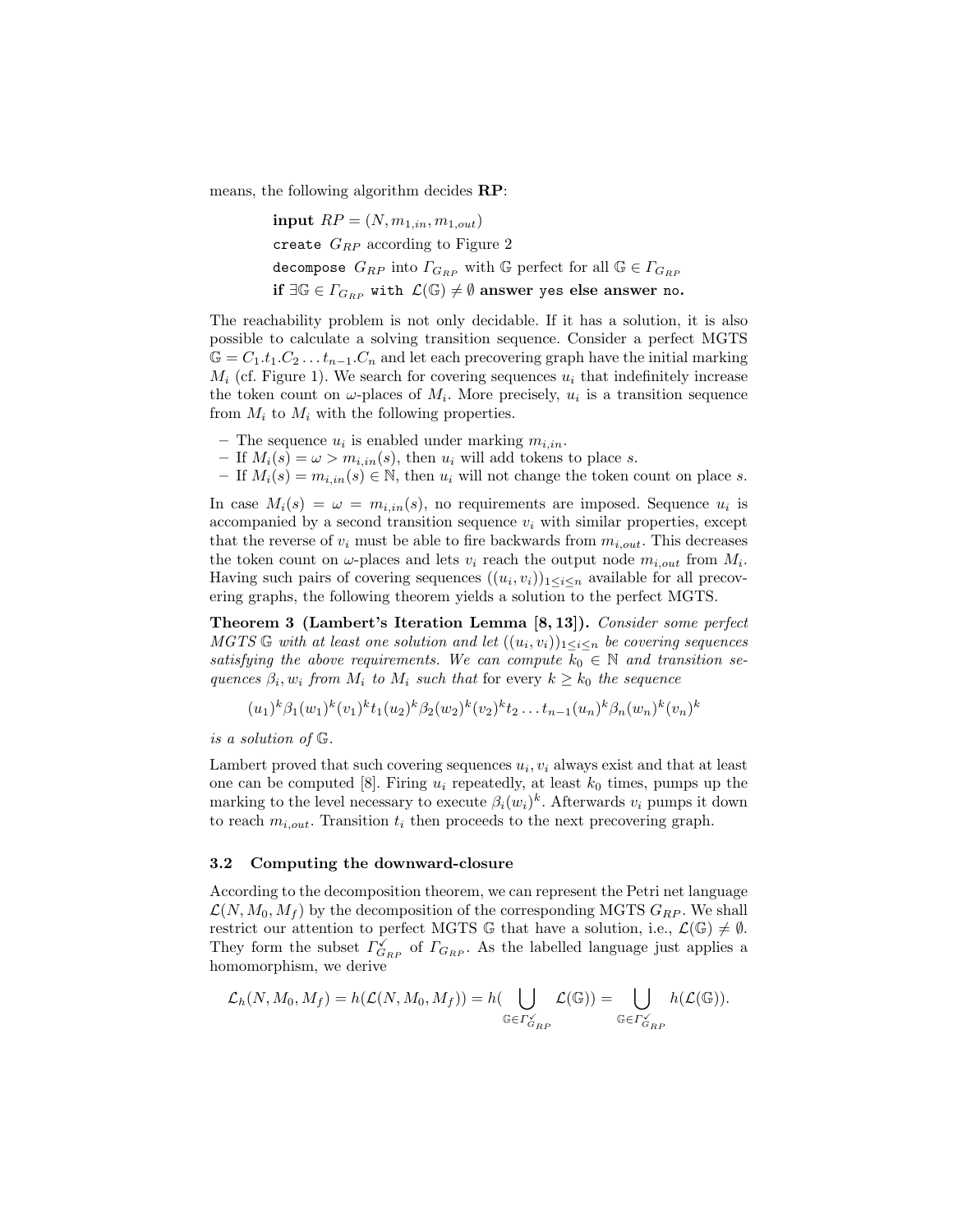Since downward-closure  $-\downarrow$  and the application of h commute, and since downward-closure distributes over ∪, we obtain

$$
\mathcal{L}_h(N,M_0,M_f)\downarrow = \bigcup_{\mathbb{G}\in \Gamma_{G_{RP}}^{\checkmark}} h(\mathcal{L}(\mathbb{G})\downarrow).
$$

The main result in this section is a characterisation of  $\mathcal{L}(\mathbb{G})\downarrow$  as a simple regular expression  $\phi_{\mathbb{G}}$ . By the previous argumentation this solves the representation problem of  $\mathcal{L}_h(N, M_0, M_f) \downarrow$  and hence proves Theorem 1. We compute  $\phi_{\mathbb{G}}$  for the language of every perfect MGTS  $\mathbb{G} \in \Gamma_{G_{RP}}^{\checkmark}$ . Then we apply the homomorphism to these expressions,  $h(\phi_{\mathbb{G}})$ , and end up in a finite disjunction

$$
\mathcal{L}_h(N, M_0, M_f) \downarrow = \mathcal{L}(\sum_{\mathbb{G} \in \Gamma_{G_{RP}}^{\checkmark}} h(\phi_{\mathbb{G}})).
$$

We spend the remainder of the section on the representation of  $\mathcal{L}(\mathbb{G})$ . Surprisingly, the simple regular expression turns out to be just the sequence of transition sets in the precovering graph,

$$
\phi_{\mathbb{G}} := T_1^*.(t_1 + \epsilon).T_2^* \dots (t_{n-1} + \epsilon).T_n^*,
$$

where  $\mathbb{G} = C_1 \cdot t_1 \cdot C_2 \cdot \cdot \cdot t_{n-1} \cdot C_n$  and  $C_i$  contains the transitions  $T_i$ .

## **Proposition 1.**  $\mathcal{L}(\mathbb{G}) \downarrow = \mathcal{L}(\phi_{\mathbb{G}})$ .

The inclusion from left to right is trivial. The proof of the reverse direction relies on the following key observation about Lambert's iteration lemma. The sequences  $u_i$  can always be chosen in such a way that they contain all transitions of the precovering graph  $C_i$ . By iteration we obtain all sequences  $u_i^k$ . Since  $u_i$ contains all transitions in  $T_i$ , we derive

$$
T_i^* \subseteq (\bigcup_{k \in \mathbb{N}} u_i^k) \downarrow = \bigcup_{k \in \mathbb{N}} u_i^k \downarrow .
$$

Hence, all that remains to be shown is that  $u_i$  can be constructed so as to contain all edges of  $C_i$  and consequently all transitions in  $T_i$ . Lets start with a covering sequence  $u'_i$  that satisfies the requirements stated above and that can be found with Lambert's procedure [8]. Since  $C_i$  is strongly connected, there is a finite path  $z_i$  from  $M_i$  to  $M_i$  that contains all edges of  $C_i$ . The corresponding transition sequence may have a negative effect on the  $\omega$ -places, say at most  $m \in \mathbb{N}$  tokens are removed. Concrete token counts are, by construction of precovering graphs, reproduced exactly. Since  $u'_i$  is a covering sequence, we can repeat it  $m+1$  times. By the second requirement, this adds at least  $m + 1$  tokens to every  $\omega$ -place. If we now append  $z_i$ , we may decrease the token count by  $m$  but still guarantee a positive effect of  $m + 1 - m = 1$  on the  $\omega$ -places. This means

$$
u_i := u_i'^{m+1}.z_i
$$

is a covering sequence that we may use instead of  $u'_i$  and that contains all transitions. This concludes the proof of Proposition 1.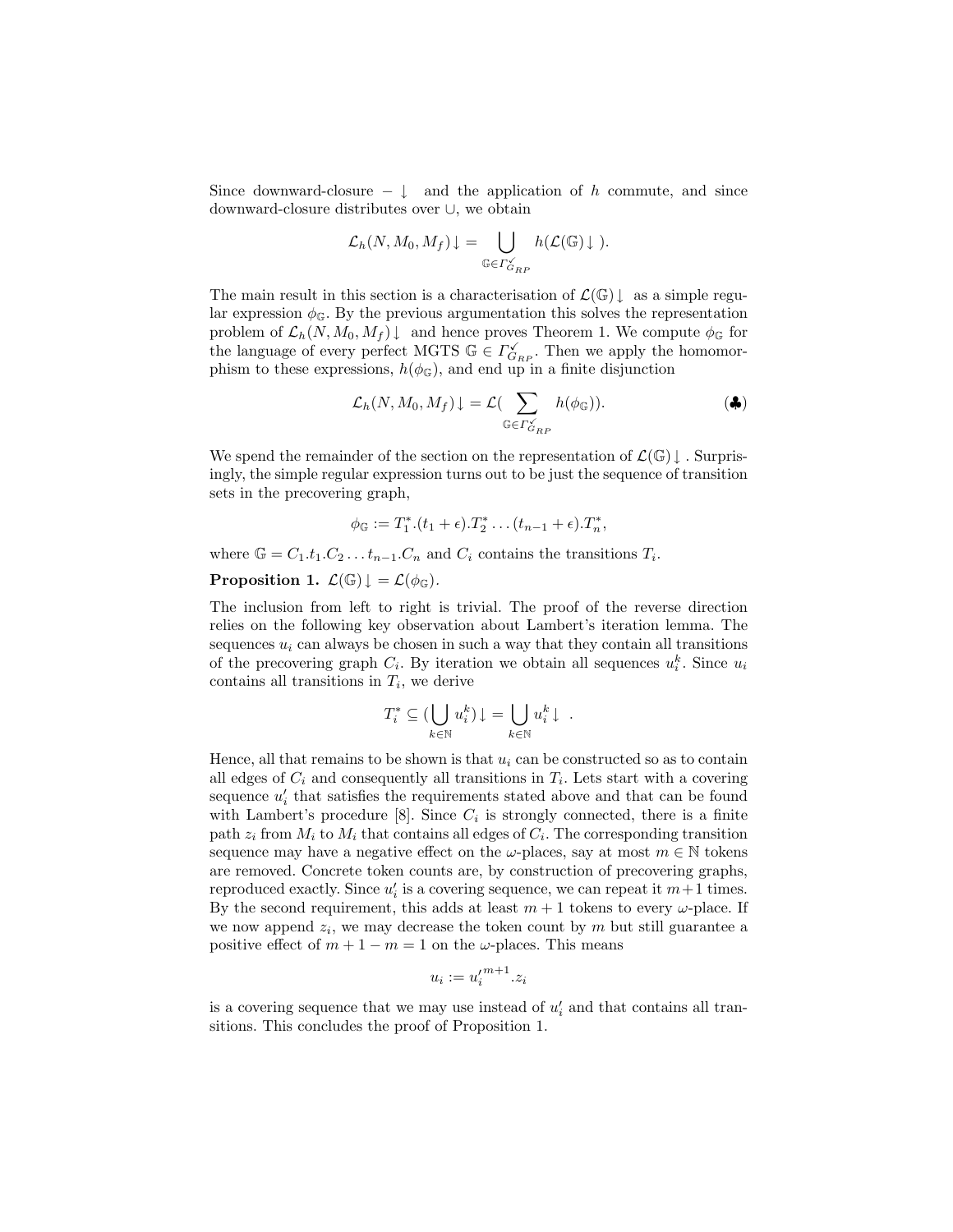## 4 Downward-closure of other language types

We consider the downward-closure of terminal and covering languages. For terminal languages that accept via deadlocks we provide a reduction to the previous computability result. For covering languages, we avoid solving reachability and give a direct construction of the downward-closure from the coverability tree.

#### 4.1 Terminal languages

Deadlocks in a Petri net  $N = (P', T, F)$  are characterised by a finite set  $P$  of partially specified markings where the token count on some places is arbitrary,  $M_P \in \mathbb{N}^P$  with  $P \subseteq P'$ . Each such partial marking corresponds to a case where no transition can fire. Hence, the terminal language is a finite union of partial languages that accept by a partial marking,  $\mathcal{T}_h(N, M_0) = \bigcup_{M_P \in \mathcal{P}} \mathcal{L}_h(N, M_0, M_P)$ . We now formalise the notion of a partial language and then prove computability of its downward-closure. With the previous argumentation, this yields a representation for the downward-closure of the terminal language.

A partial marking  $M_P \in \mathbb{N}^P$  with  $P \subseteq P'$  denotes a potentially infinite set of markings M that coincide with  $M_P$  in the places in  $P, M|_P = M_P$ . The partial language is therefore defined to be  $\mathcal{L}_h(N, M_0, M_P) := \bigcup_{M|_P = M_P} \mathcal{L}_h(N, M_0, M)$ . We apply a construction due to Hack [3] to compute this union.



Fig. 3. Hack's construction to reduce partial Petri net languages to ordinary languages.

We extend the given net  $N = (P', T, F)$  to  $N_e = (P' \cup P_e, T \cup T_e, F_e)$  as illustrated in Figure 3. The idea is to guess a final state by removing the run token and then empty the places outside  $P \subseteq P'$ . As a result, the runs in N from  $M_0$  to a marking M with  $M_P = M_P$  are precisely the runs in  $N_e$  from  $M_0^r$ to the marking  $M_f$ , up to the token removal phase in the end. Marking  $M_0^r$  is  $M_0$  with an additional token on the *run* place. Marking  $M_f$  coincides with  $M_P$ and has no tokens on the remaining places. Projecting away the new transitions t with  $h_e(t) = \epsilon$  characterises the partial language by an ordinary language.

Lemma 1.  $\mathcal{L}_h(N, M_0, M_P) = \mathcal{L}_{h \cup h_e}(N_e, M_0^r, M_f)$ .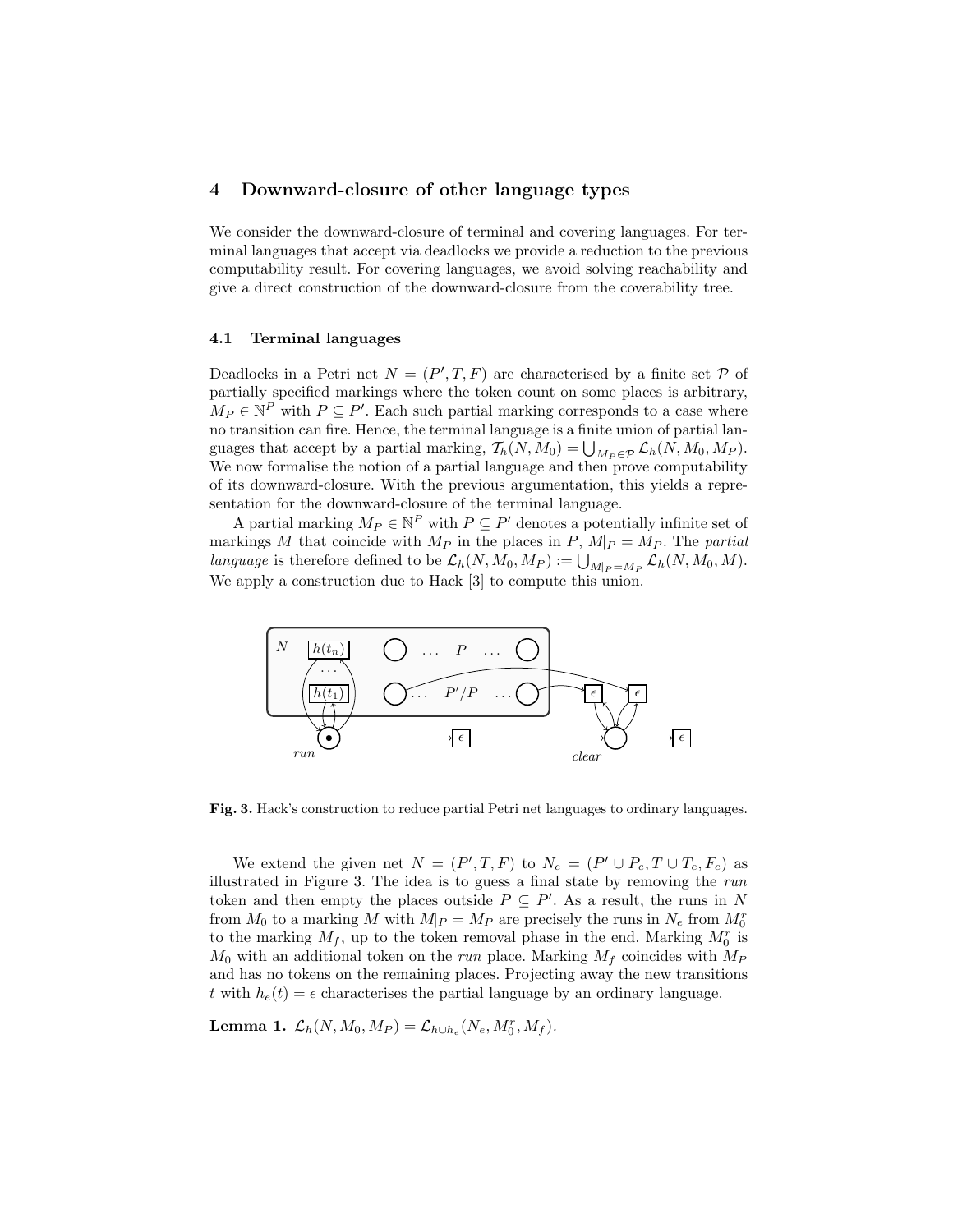Combined with Theorem 1, a simple regular expression  $\phi_{M_p}$  is computable that satisfies  $\mathcal{L}_h(N, M_0, M_P) \downarrow = \mathcal{L}(\phi_{M_p})$ . As a consequence, the downward-closure of the terminal language is the (finite) disjunction of these expressions.

**Theorem 4.**  $\mathcal{T}_h(N, M_0) \downarrow = \mathcal{L}(\Sigma_{M_P \in \mathcal{P}} \phi_{M_P}).$ 

Note that the trick we employ for the partially specified final markings also works for partial input markings. Hence, we can compute the language and the terminal language also for nets with partially specified input markings.

#### 4.2 Covering languages

We extend the coverability tree to a finite automaton where the downwardclosure coincides with the downward-closure of the covering-language. Hence, the desired regular expression is computable. The idea is to add edges to the coverability tree that represent the domination of markings by their successors and thus, by monotonicity of Petri nets, indicate cyclic behaviour. The final states reflect domination of the final marking. In the remainder, fix  $N = (P, T, F)$ with initial and final markings  $M_0$  and  $M_f$  and labelling  $h \in (\Sigma \cup \{\epsilon\})^T$ .

The coverability tree  $CT = (V, E, \lambda)$  is similar to the coverability graph discussed in Section 2 but keeps the tree structure of the computation. Therefore, the vertices are labelled by extended markings,  $\lambda(v) \in (\mathbb{N} \cup \{\omega\})^P$ , and the edges  $e \in E \subseteq V \times V$  by transitions,  $\lambda(e) \in T$ . A path is truncated as soon as it repeats an already visited marking.

We extend CT to a finite automaton  $FA = (V, v_0, V_f, E \cup E', \lambda \cup \lambda')$  by adding backedges. The root of CT is the initial state  $v_0$ . States that cover  $M_f$ are final,  $V_f := \{v \in V \mid \lambda(v) = M \geq M_f\}$ . If the marking of v dominates the marking of an E-predecessor  $v'$ ,  $\lambda(v) = M \geq M' = \lambda(v')$ , we add a backedge  $e' = (v, v')$  to E' and label it by  $\lambda'(e') = \epsilon$ . The downward-closed language of this automaton is the downward-closed covering language without labelling.

Lemma 2.  $\mathcal{L}(FA) \downarrow = \mathcal{C}(N, M_0, M_f) \downarrow$ .

To compute  $\mathcal{L}(FA)$   $\downarrow$  we represent the automaton as tree of its strongly connected components  $SCC(FA)$ . The root is the component  $C_0$  that contains  $v_0$ . We need two additional functions to compute the regular expression. For two components  $C, C' \in SCC(FA)$ , let  $\gamma_{C,C'} = (t + \varepsilon)$  if there is a t-labelled edge from C to C', and let  $\gamma_{C,C'} = \emptyset$  otherwise. Let  $\tau_C = \varepsilon$  if C contains a final state and  $\tau_C = \emptyset$  otherwise. Concatenation with  $\gamma_{C,C'} = \emptyset$  or  $\tau_C = \emptyset$  suppresses further regular expressions if there is no edge or final state, respectively. Let  $T_C$ denote the transitions occurring in component  $C$  as edge labels. We recursively define regular expressions  $\phi_C$  for the downward-closed languages of components:

$$
\phi_C := T^*_{C} \cdot (\tau_C + \sum_{C' \in SCC(FA)} \gamma_{C,C'} \cdot \phi_{C'}).
$$

Due to the tree structure, all regular expressions are well-defined. The following lemma is easy to prove.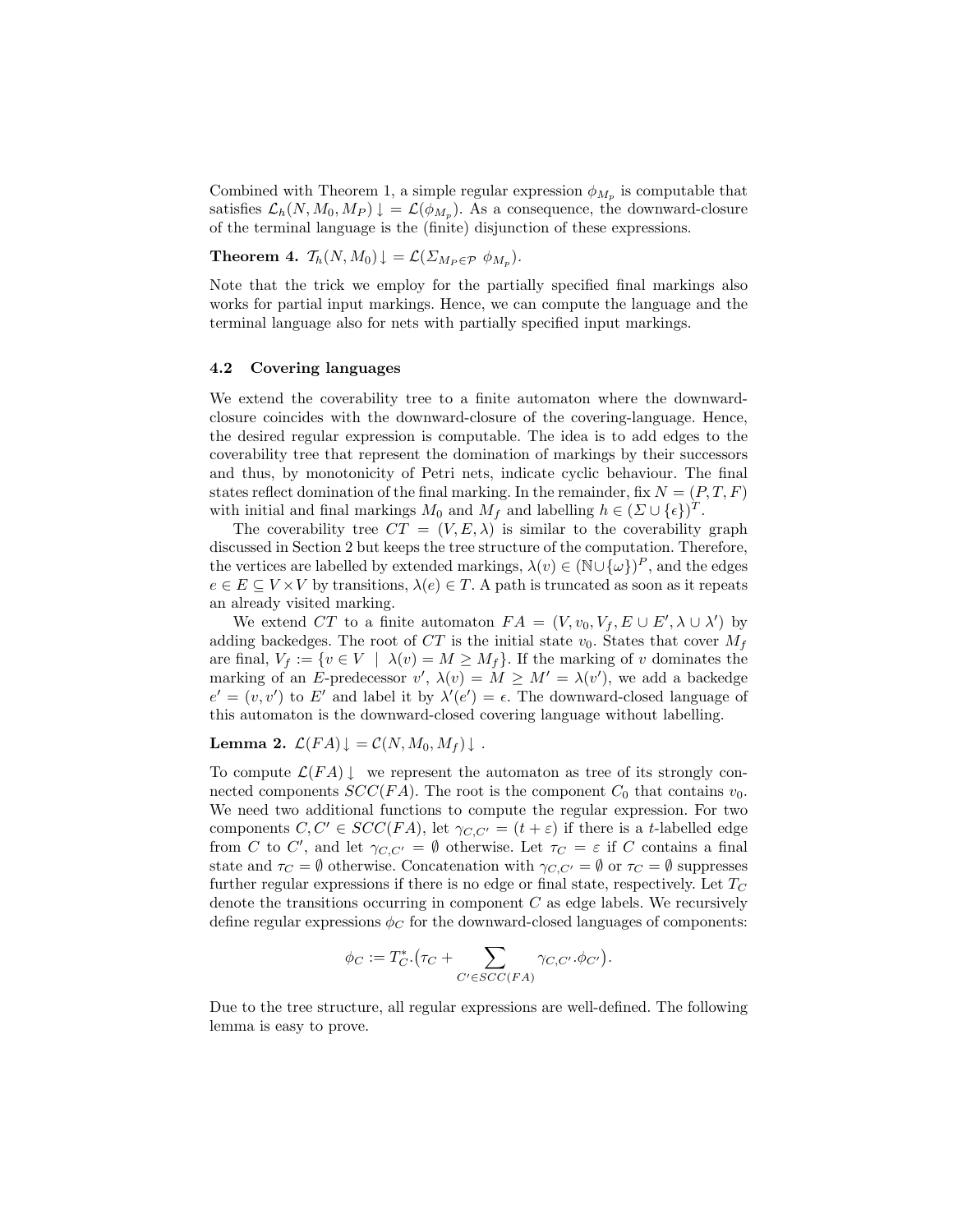**Lemma 3.**  $\mathcal{L}(FA) \downarrow = \mathcal{L}(\phi_{C_0}).$ 

As the application of h commutes with the downward-closure, a combination of Lemma 2 and 3 yields the desired representation.

**Theorem 5.**  $C_h(N, M_0, M_f) \downarrow = \mathcal{L}(h(\phi_{C_0}))$ .

Note that  $h(\phi_{C_0})$  can be transformed into a simple regular expression by distributivity of concatenation over  $+$  and removing possible occurrences of  $\emptyset$ .

## 5 Applications to stability analysis

Consider a system modelled as a Petri net  $N_s$ . It typically interacts with some potentially malicious environment. This means,  $N_s = (P_s, T_s, F_s)$  is embedded<sup>1</sup> in a larger net  $N = (P, T, F)$  where the environment changes the token count or restricts the firing behaviour in the subnet  $N_s$ . Figure 3 illustrates the situation. The environment is Hack's gadget that may stop the Petri net and empty some places. The results obtained in this paper allow us to approximate the attacks system  $N_s$  can tolerate without reaching undesirable states.

Consider an initial marking  $M_0^s$  of  $N_s$  and a bad marking  $M_b^s$  that should be avoided. For the full system N we either use  $M_0^s, M_b^s \in \mathbb{N}^{P_s^s}$  as partially specified markings or assume full initial and final markings,  $M_0, M_b \in \mathbb{N}^P$  with  $M_0|_{P_s} = M_0^s$  and  $M_b|_{P_s} = M_b^s$ . The stability of  $N_s$  is estimated as follows.

Proposition 2. An upward-closed language is computable that underapproximates the environmental behaviour  $N_s$  tolerates without reaching  $M_b^s$  from  $M_0^s$ .

We consider the case of full markings  $M_0$  and  $M_b$  of N. For partially specified markings, Hack's construction in Section 4.1 reduces the problem to this one. Let the full system  $N$  be labelled by  $h$ . Relabelling all transitions of  $N_s$ to  $\epsilon$  yields a new homomorphism  $h'$  where only environmental transitions are visible. By definition, the downward-closure always contains the language itself,  $\mathcal{L}_{h'}(N, M_0, M_b) \downarrow \supseteq \mathcal{L}_{h'}(N, M_0, M_b)$ . This is, however, equivalent to

 $\overline{\mathcal{L}_{h'}(N, M_0, M_b) \downarrow} \subset \overline{\mathcal{L}_{h'}(N, M_0, M_b)}.$ 

By Theorem 1, the simple regular expression for  $\mathcal{L}_{h'}(N, M_0, M_b) \downarrow$  is computable. As regular languages are closed under complementation, the expression for  $\mathcal{L}_{h'}(N, M_0, M_b)$  is computable as well. The language is upward-closed and underapproximates the attacks the system can tolerate.

Likewise, if we consider instead of  $M_b$  a desirable good marking  $M_a$ , then language  $\mathcal{L}_{h'}(N, M_0, M_a) \downarrow$  overapproximates the environmental influences required to reach it. The complement of the language provides behaviour that definitely leads away from the good marking. Note that for covering instead of reachability similar arguments apply that rely on Theorem 5.

<sup>&</sup>lt;sup>1</sup> Formally,  $N = (P, T, F)$  is embedded in  $N' = (P', T', F')$  if  $P \subseteq P', T \subseteq T'$ , and  $F'|_{(S \times T) \cup (T \times S)} = F$ . If homomorphism h labels N and h' labels N' then  $h'|_T = h$ .